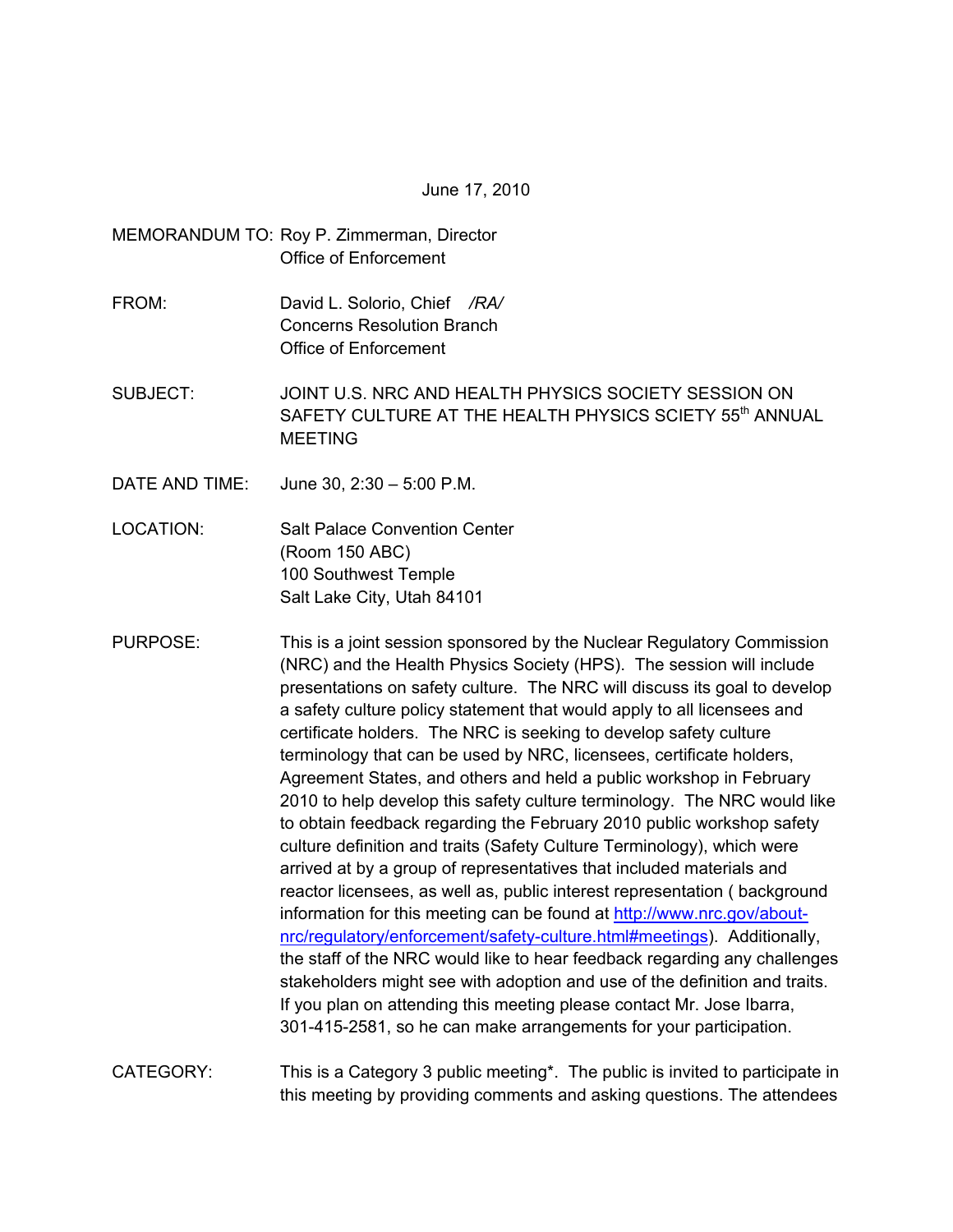in this session do not have to register or pay fees for the HPS Meeting if this is the only session they attend.

 The NRC provides reasonable accommodation to individuals with disabilities where appropriate. If you need reasonable accommodation to participate in this meeting (e.g. sign language, translator), or need this meeting notice or other information from the meeting in another format (e.g. Braille, large print), please notify the NRC's meeting contact listed below by June 23, 2010, so arrangements can be made.

PARTICIPANTS: Participants from the NRC include staff for the Office of Enforcement and the Office of the Executive Director for Operations.

> David Solorio, OE Catherine Thompson, OE Jose Ibarra, OE Lance Rakovan, OEDO - facilitator

CONTACT: Jose Ibarra, OE 301 415-2581

\*Commission Policy Statement on "Enhancing Public Participation in NRC Meetings," (67 FR36920) May 28, 2002